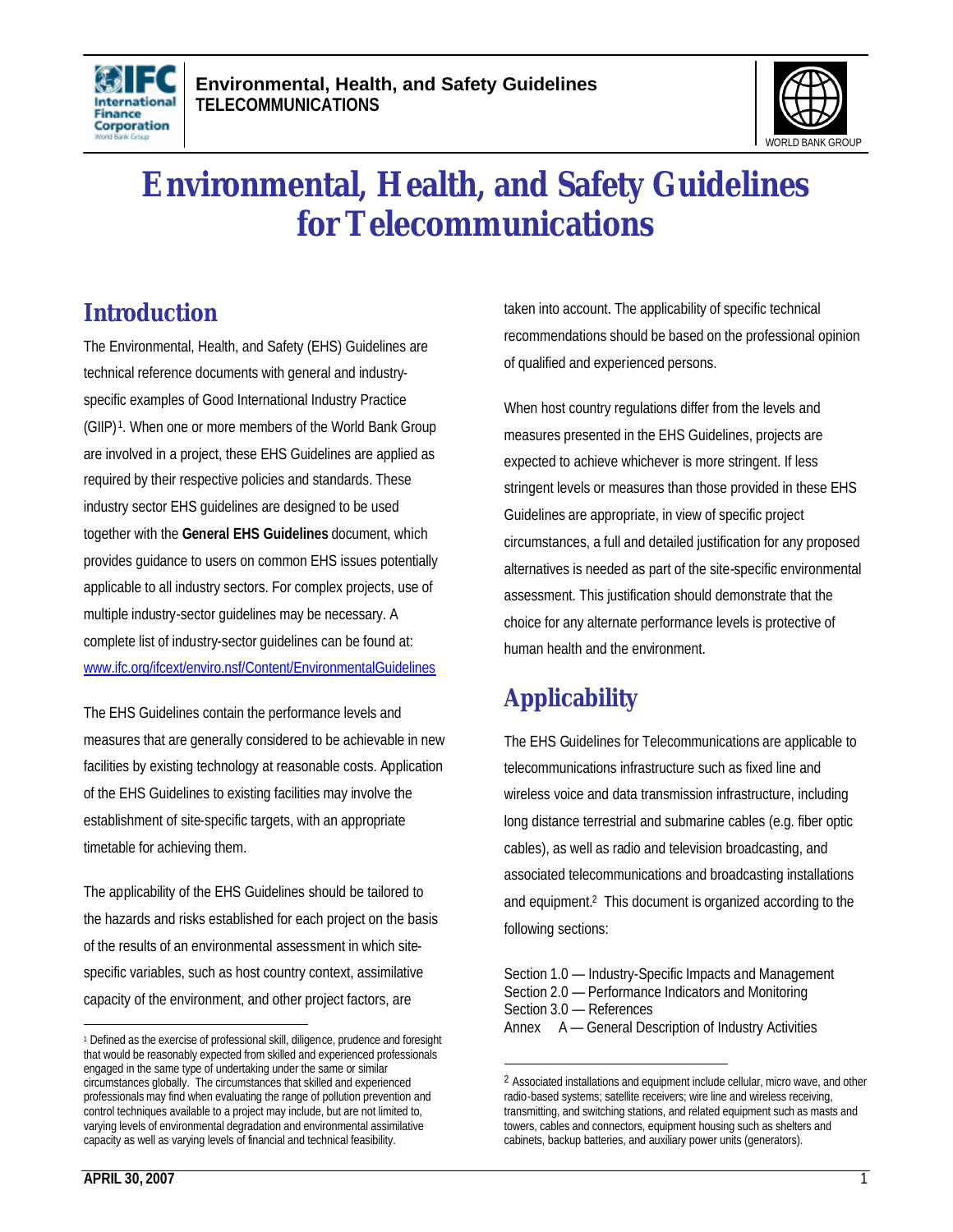



# **1.0 Industry-Specific Impacts and Management**

The following section provides a summary of EHS issues associated with telecommunications projects and infrastructure which occur during the construction and operational phase, along with recommendations for their management. General guidance applicable to construction and decommissioning activities is provided in the **General EHS Guidelines**.

# **1.1 Environment**

Environmental issues in telecommunications projects primarily include the following:

- Terrestrial habitat alteration
- Aquatic habitat alteration
- Visual impacts
- Hazardous materials and waste
- Electric and magnetic fields
- Emissions to air
- Noise

### **Terrestrial Habitat Alteration**

Terrestrial and aquatic habitats may be altered primarily during the construction of communications infrastructure depending on the type of infrastructure component and proposed location. Potential impacts to habitat may be more significant during construction and installation of linear infrastructure, such as long distance fixed line cables, as well as access roads to other types of infrastructure along previously undeveloped land.

Recommended measures to prevent and control impacts to terrestrial habitats during construction of the right-of-way include:

Site fixed line infrastructure (e.g. fiber optic cable) and other types of linear infrastructure rights-of-way, access roads, lines, and towers to avoid critical habitat through use of existing utility and transport corridors, whenever possible;

- Avoidance of construction activities during the breeding season and other sensitive seasons or times of day;
- Revegetation of disturbed areas with native plant species;
- Management of construction site activities as described in relevant sections of the **General EHS Guidelines**.

#### *Avian Collisions*

The height of some television and radio transmission towers can pose a potentially fatal risk to birds mainly through collisions.<sup>3</sup> The likelihood of avian collisions is thought to increase with the height and design of the communications tower (e.g. guyed towers represent a higher potential for collisions), the presence of tower lighting (which attracts some species of birds at night or during low light conditions), and, most importantly, the tower location with regard to flyways or migration corridors.<sup>4</sup>

Recommended prevention and control measures to minimize avian collisions include<sup>5</sup> :

- Siting towers to avoid critical habitats (e.g. nesting grounds, heronries, rookeries, foraging corridors, and migration corridors);
- Avoiding the cumulative impact of towers by collocating antennae on existing towers or other fixed structures (especially cellular telephone communication antennae), designing new towers structurally and electrically to accommodate future users, and removing towers no longer in use;

 $\overline{a}$ 

<sup>3</sup> Manville (2205) Bird Strikes and Electrocutions at Power Lines, Communication Towers, and Wind Turbines: State of the Art and State of the Science – Next Steps Toward Mitigation.

<sup>4</sup> Ibid.

<sup>&</sup>lt;sup>5</sup> Further information is available from the United States (US) Department of Interior, Fish and Wildlife Service, Service Guidance on the Siting, Construction, Operation and Decommissioning of Communications Towers (2000).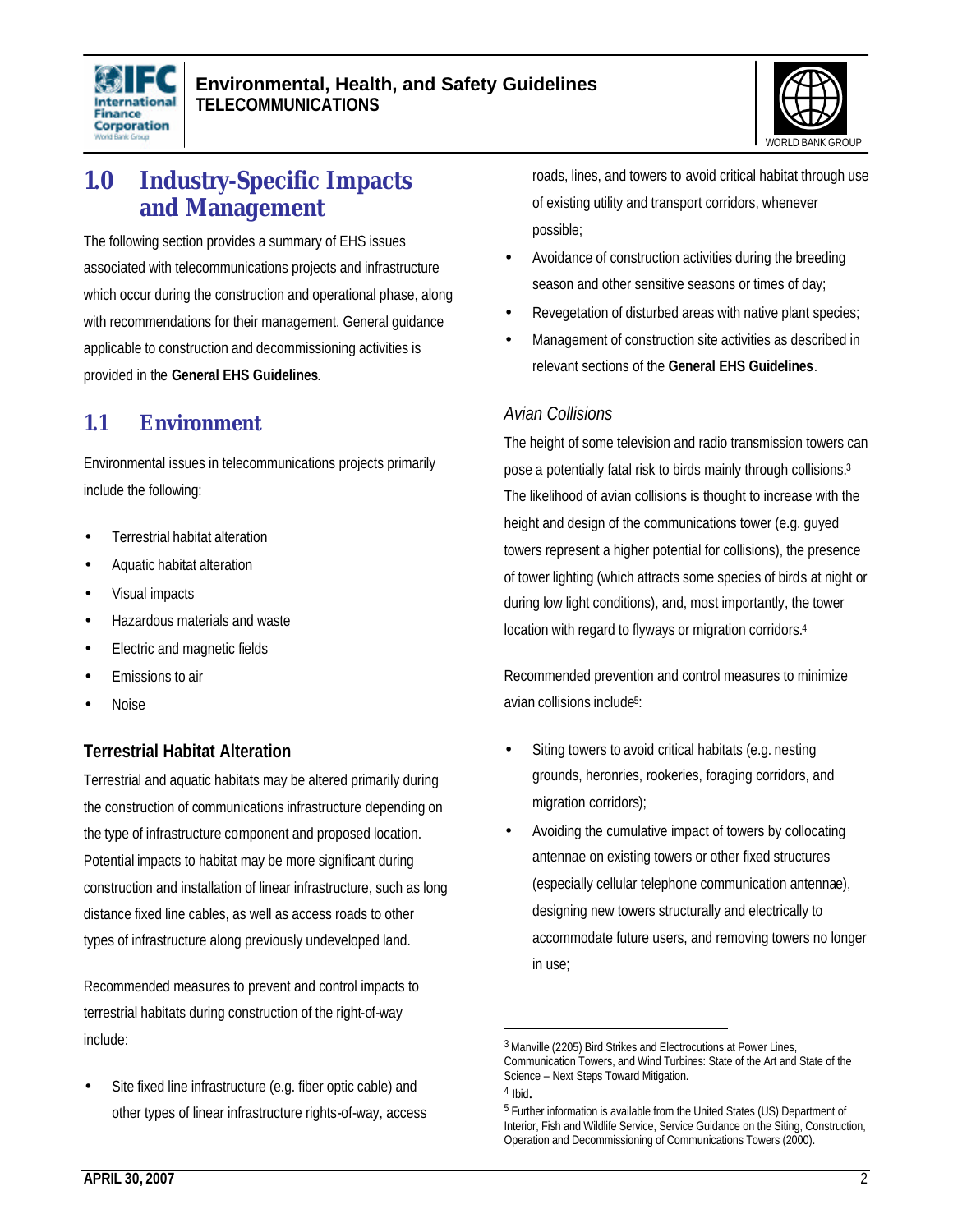



- To the extent feasible, limiting the tower height and giving preference to non-guyed tower construction designs (e.g. using lattice structures or monopoles);
- If guy wired towers are located near critical bird habitats or migratory routes, installing visibility enhancement objects (e.g. marker balls, bird deterrents, or diverters) on the guy wires;
- Limiting the placement and intensity of tower lighting systems to those required to address aviation safety. Possible alternatives include the use white and / or strobe lighting systems.

### **Aquatic Habitat Alteration**

Depending on their location, the installation of fixed line components, including shore approaches for long distance fiber optic cables, and access roads to transmission towers and other fixed infrastructure, may require construction of corridors crossing aquatic habitats with the potential to disrupt watercourses, wetlands, coral reefs, and riparian vegetation.

Recommended measures to prevent and control impacts to aquatic habitats include:

- Site power transmission towers and substations to avoid critical aquatic habitat such as watercourses, wetlands, and riparian areas, as well as fish spawning habitat, and critical fish over-wintering habitat, whenever possible;
- Maintaining fish access when road crossings of watercourses are unavoidable by utilizing clearspan bridges, open-bottom culverts, or other approved methods;
- Minimizing clearing and disruption to riparian vegetation;
- Management of construction site activities as described in the relevant sections of the **General EHS Guidelines**.

#### *Marine Habitat Alteration*

Long distance telecommunications cables (e.g. fiber optic cables) may reach across ocean stretches. Cables are typically installed using a cable-laying vessel and a remotely operated, underwater vehicle. Issues associated with marine habitat alteration include disruption to intertidal vegetation and marine life, including marine mammals, and sedimentation resulting in turbidity and reductions in water quality.

Recommended measures to prevent and control impacts to marine habitats include:

- Locating and siting cable routes, and shore access, to avoid critical marine habitats, such as coral reefs and breeding grounds;
- Burying submarine cables when traversing sensitive intertidal habitat;
- Monitoring cable laying path for presence of marine mammals;
- Avoiding laying of submarine cable during fish and marine mammals breeding periods, calving periods, and spawning seasons.

#### **Visual Impacts**

The visual impacts from tower and antennae equipment may depend on the perception of the local community as well as the aesthetic value assigned to the scenery (e.g. scenic and tourism areas). Recommendations to prevent, minimize and control the visual impacts include:

- Minimizing construction of additional towers through colocation of proposed antennae in existing towers or existing structures such as buildings or power transmission towers;
- Use of tower and antennae camouflaging or disguising alternatives (e.g. masts or towers designed to look as trees);
- Taking into account public perception about aesthetic issues by consulting with the local community during the siting process of antenna towers.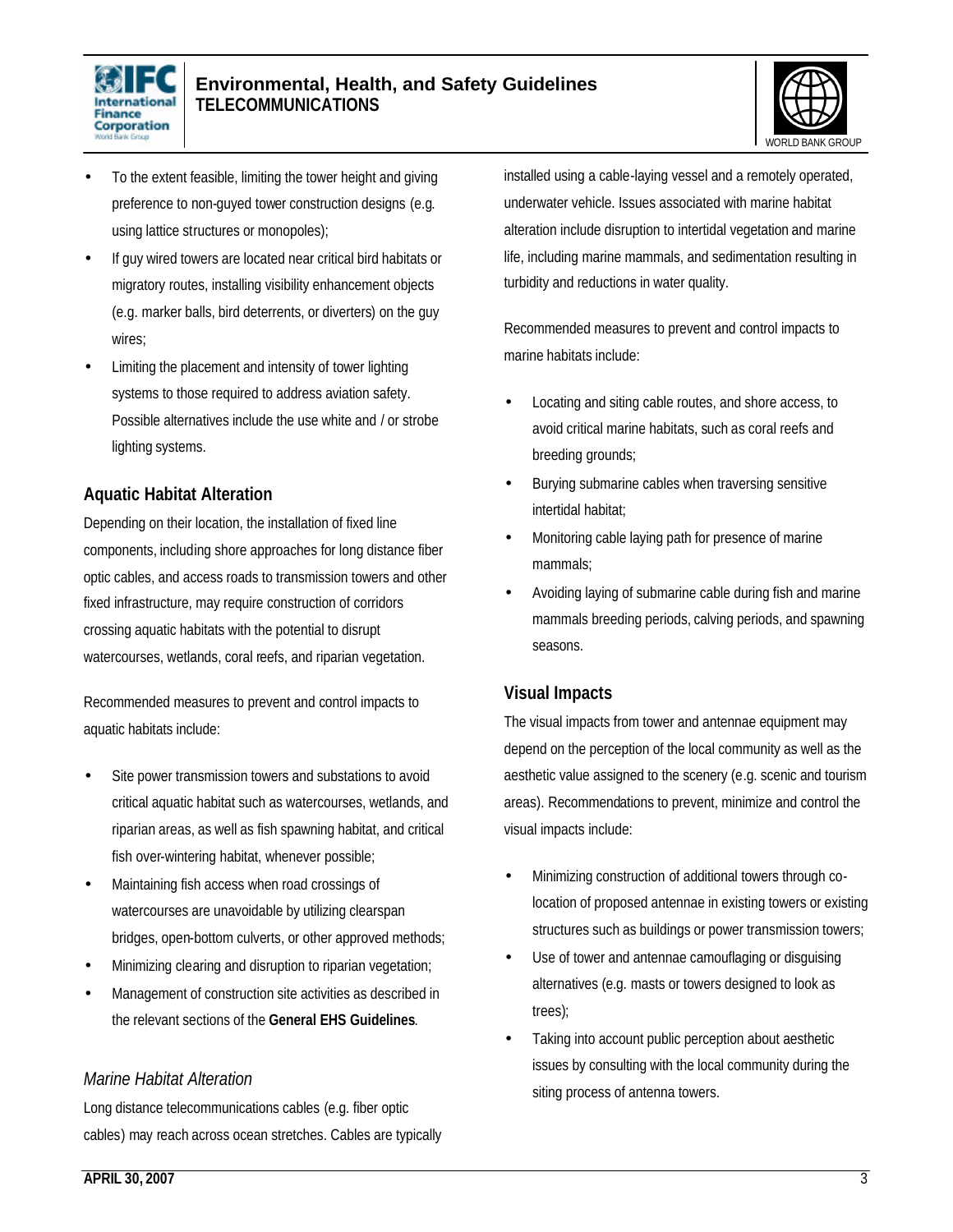



#### **Hazardous Materials and Waste**

Telecommunications processes do not normally require the use of significant amounts of hazardous materials. However, the operation of certain types of switching and transmitting equipment may require the use backup power systems consisting of a combination of batteries (typically lead-acid batteries) and diesel-fueled backup generators for electricity. Operations and maintenance activities may also result in the generation of electronic wastes (e.g. nickel-cadmium batteries and printed circuit boards from computer and other electronic equipment as well as backup power batteries). The operation of backup generators and service vehicles may also result in the generation of used tires, and waste oils and used filters. Transformer equipment may potentially contain Polychlorinated Biphenyls (PCBs) while cooling equipment may contain refrigerants (potential Ozone Depleting Substances [ODSs]).

Recommended hazardous materials management actions include:

- Implementing fuel delivery procedures and spill prevention and control plans applicable to the delivery and storage of fuel for backup electric power systems, preferably providing secondary containment and overfill prevention for fuel storage tanks;
- Implementing procedures for the management of lead acid batteries, including temporary storage, transport and final recycling by a licensed facility;
- Ensuring that new support equipment does not contain PCBs or ODSs. PCBs from old equipment should be managed as a hazardous waste;<sup>6</sup>
- Purchasing electronic equipment that meets international phase out requirements for hazardous materials contents

and implementing procedures for the management of waste from existing equipment according to the hazardous waste guidance in the **General EHS Guidelines**. 7 Considering the implementation of a take-back program for consumer equipment such as cellular telephones and their batteries.

#### **Electric and Magnetic Fields**

Electric and magnetic fields (EMF) are invisible lines of force emitted by and surrounding any electrical device, such as power lines and electrical equipment. Electric fields are produced by voltage and increase in strength as the voltage increases. Magnetic fields result from the flow of electric current and increase in strength as the current increases. Radio waves and microwaves emitted by transmitting antennas are one form of electromagnetic energy. Radio wave strength is generally much greater from radio and television broadcast stations than from cellular phone communication base transceiver stations. Microwave and satellite system antennas transmit and receive highly concentrated directional beams at even higher power levels.

Although there is public and scientific concern over the potential health effects associated with exposure to EMF (not only highvoltage power lines and substations or radio frequency transmissions systems, but also from everyday household uses of electricity), there is no empirical data demonstrating adverse health effects from exposure to typical EMF levels from power transmissions lines and equipment.<sup>8</sup>

l

l

<sup>6</sup> Additional requirements may include host-country commitments under the Basel Convention on the Control of Transboundary Movements of Hazardous Waste and their disposal (http://www.basel.int/) and Rotterdam Convention on the prior Inform Consent Procedure for Certain Hazardous Chemicals and Pesticides in International Trade (http://www.pic.int/).

 $<sup>7</sup>$  For example, the use of lead, mercury, cadmium, chromium (Cr VI),</sup> polybrominated biphenyls, and polybrominated diphenyl ethers should be restricted or phased out as described in European Union Directives (2003a and 2003b).

<sup>8</sup> International Commission on Non-Ionizing Radiation Protection(ICNIRP) (2001); International Agency for Research on Cancer (2002); US National Institute of Health (2002); Advisory Group to the United Kingdom National Radiation Protection Board (2001), and US National Institute of Environmental Health Sciences (1999).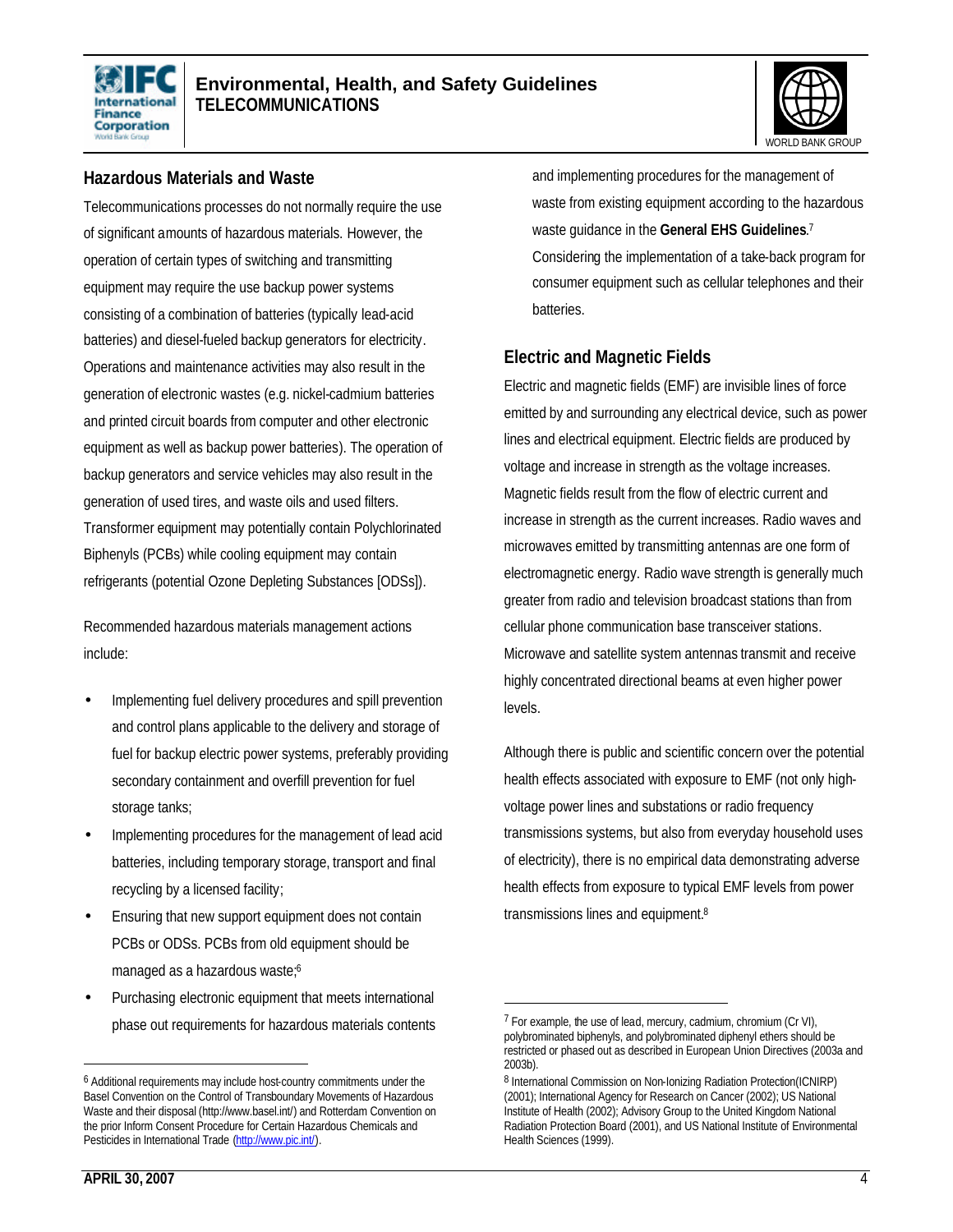



However, while the evidence of adverse health risks is weak, it is still sufficient to warrant limited concern.<sup>9</sup> Recommendations applicable to the management of EMF exposures include:

- Evaluating potential exposure to the public against the reference levels developed by the International Commission on Non-Ionizing Radiation Protection (ICNIRP).10,11Average and peak exposure levels should remain below the ICNIRP recommendation for General Public Exposure<sup>12</sup>;
- Limiting public access to antennae tower locations (see also 'Community Health and Safety' of this document, below);
- Following good engineering practice in the siting and installation of directional links (e.g. microwave links), to avoid building structures;
- Taking into account public perception about EMF issues by consulting with the local community during the siting process of antenna towers.

### **Emissions to Air**

Emissions from telecommunications projects may be primarily associated with the operation of vehicle fleets, the use of backup power generators, and the use of cooling and fire suppression systems. Recommended management actions to minimize emissions include:

Implementation of vehicle fleet and power generator emissions management strategies as described in the

**General EHS Guidelines** and avoiding the use of backup power generators as a permanent power source, if feasible;

Substitution in use of chlorofluorocarbons (CFCs) in cooling and fire-suppression systems, using contractors who are properly trained or certified in the management of CFCs.

#### **Noise**

The principal source of noise in telecommunications facilities is associated with the operation of backup power generators. Recommended noise management action includes the use of noise suppression shields and mufflers, as well as the location of noise generating sources away from residential or other noise-sensitive receptors to meet the noise emission levels provided in the **General EHS Guidelines**.

# **1.2 Occupational Health and Safety**

Occupational health and safety issues in telecommunications projects primarily include the following:

- Electrical safety
- Electromagnetic fields (occupational)
- Optical fiber safety
- Elevated and overhead work
- Fall protection
- Confined space entry
- Motor vehicle safety

Occupational health and safety hazards may also arise during construction and are common to other types of construction sites and are described in detail, along with measures for their prevention and control, in the **General EHS Guidelines**.

Excavation, construction, and repair of some components of a telecommunications system may result in workers' exposure to existing aboveground or underground utilities, including aerial or

 $\overline{a}$ 

<sup>&</sup>lt;sup>9</sup> US National Institute of Environmental Health Sciences (2002)

<sup>&</sup>lt;sup>10</sup> See ICNIRP Guidelines for Limiting Exposure to Time-varying Electric, Magnetic, and Electromagnetic Fields. The standards are based on evaluations of biological effects that have been established to have health consequences. ICNIRP is endorsed by the World Health Organization (WHO). WHO reviews drew the conclusion that exposures below the limits recommended by the ICNIRP international guidelines do not appear to have any known consequence on health.

<sup>&</sup>lt;sup>11</sup> For additional source of information, see the Institute of Electrical and Electronics Engineers (IEEE) (2005).

<sup>&</sup>lt;sup>12</sup> The ICNIRP exposure quidelines for General Public Exposure are listed in Section 2.1 of this Guideline.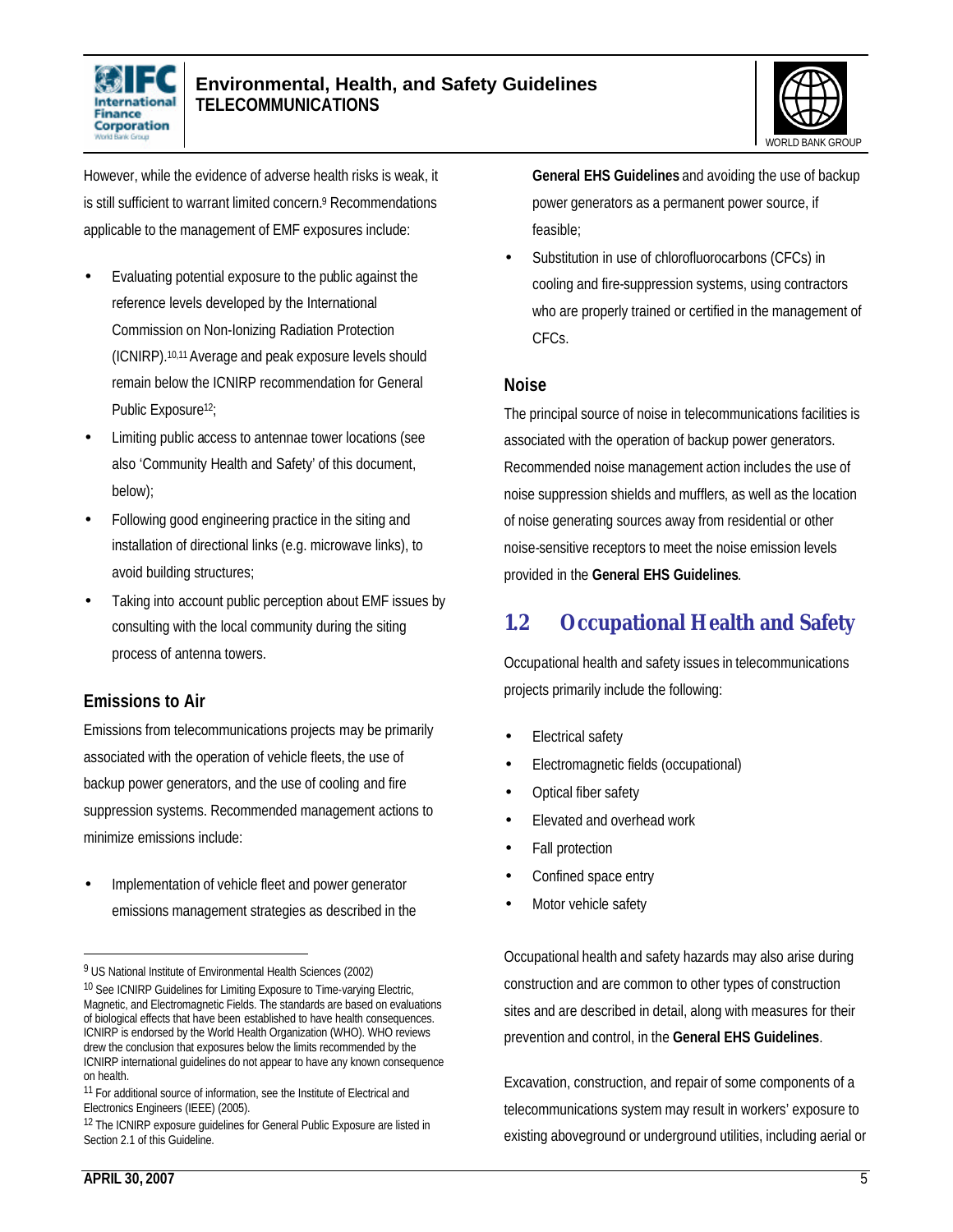



buried electric transmission lines or buried natural gas and petroleum pipelines. Identification and location of all relevant existing underground utilities should be undertaken prior to any excavation and trenching activities.

### **Electrical Safety**

Telecommunications workers may be exposed to occupational hazards from contact with live power lines during construction, maintenance, and operation activities. Prevention and control measures associated with live power lines include:

- Only allowing trained and certified workers to install, maintain, or repair electrical equipment;
- Deactivating and properly grounding live power distribution lines before work is performed on, or in close proximity to, the lines;
- Ensuring that live-wire work is conducted by trained workers with strict adherence to specific safety and insulation standards. Qualified or trained employees working on transmission or distribution systems should be able to achieve the following13:
	- o Distinguish live parts from other parts of the electrical system
	- o Determine the voltage of live parts
	- o Understand the minimum approach distances outlined for specific live line voltages
	- o Ensure proper use of special safety equipment and procedures when working near, or on, exposed energized parts of an electrical system
- Workers should not approach an exposed, energized or conductive part even if properly trained unless:
	- o The worker is properly insulated from the energized part with gloves or other approved insulation; or
- o The energized part is properly insulated from the worker and any other conductive object; or
- o The worker is properly isolated and insulated from any other conductive object (live-line work)
- Where maintenance and operation is required within minimum setback distances, specific training, safety measures, personal safety devices, and other precautions should be defined in a health and safety plan<sup>14</sup>;

Recommendations to prevent, minimize, and control injuries related to electric shock include:

- All electrical installations should be performed by certified personnel and supervised by an accredited person. Certification for such work should include theoretical as well as practical education and experience;
- Strict procedures for de-energizing and checking of electrical equipment should be in place before any maintenance work is conducted. If de-energizing is not possible, electrical installations should be moved or insulated to minimize the hazardous effects;
- Prior to excavation works, all existing underground cable installations should be identified and marked. Drawings and plans should indicate such installations;
- All electrical installations or steel structures, such as masts or towers, should be grounded to provide safety as the electrical current chooses the grounded path for electrical discharge. In cases where maintenance work has to be performed on energized equipment, a strict safety procedure should be in place and work should be performed under constant supervision;
- Personnel training should be provided in revival techniques for victims of electric shock.

l

l

<sup>&</sup>lt;sup>13</sup> Further information is available from the Occupational Safety and Health Administration (OSHA), 29 CFR 1910.268 (Telecommunications).

<sup>&</sup>lt;sup>14</sup> Additional information on setback distances applicable to telecommunications work is provided in OSHA, 29 CFR 1910.268.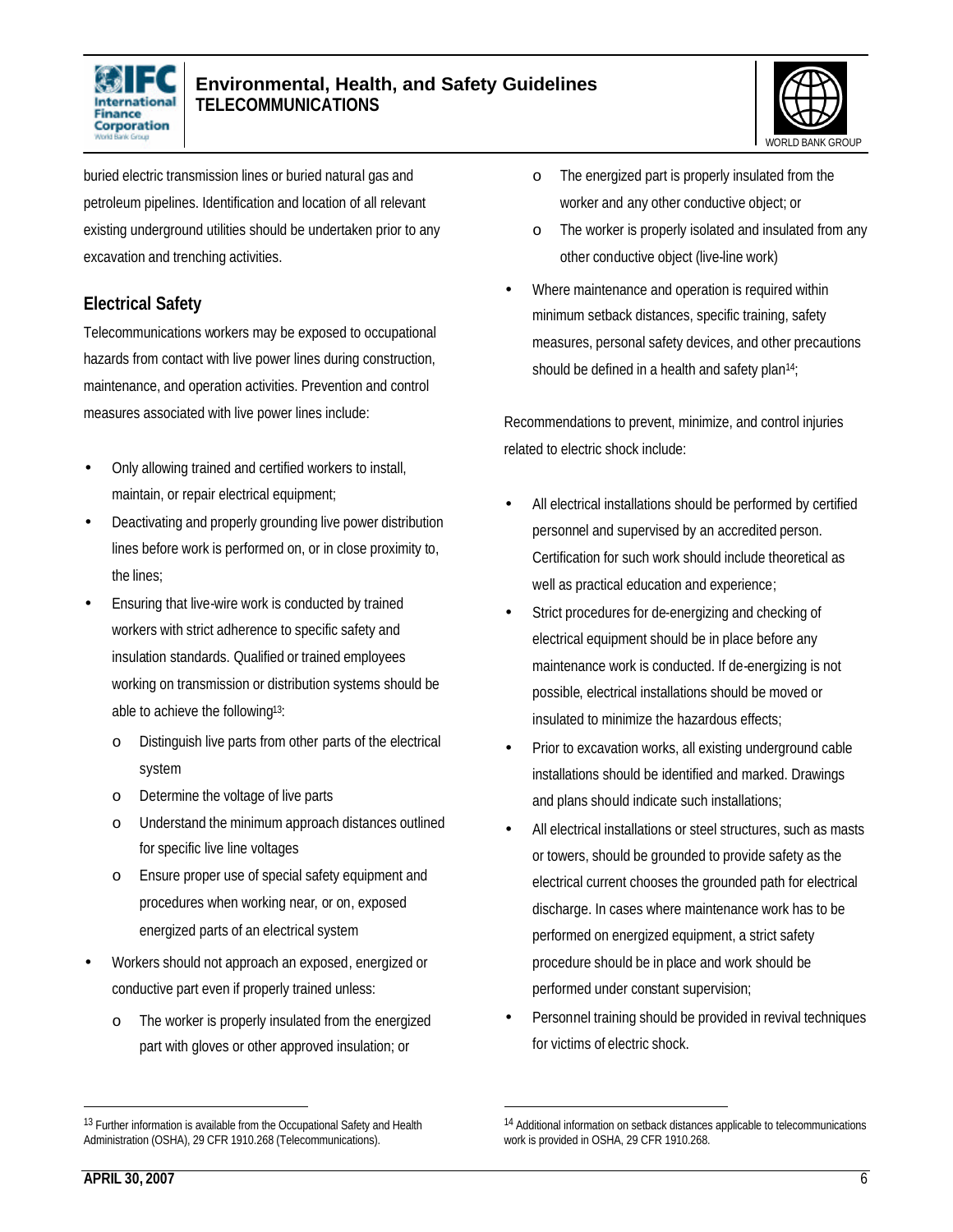



### **Electromagnetic fields (EMF)**

Electric and magnetic fields (EMF) are described in Section 1.1 above. Telecommunications workers typically have a higher exposure to EMF than the general public due to working in proximity to transmitting antennas emitting radio waves and microwaves. Radio wave strength is generally much greater from radio and television broadcast stations than from cellular phone communication base transceiver stations. Microwave and satellite system antennas transmit and receive highly concentrated directional beams at even higher power levels.<sup>15</sup>

Occupational EMF exposure should be prevented or minimized through the preparation and implementation of an EMF safety program including the following components:

- Identification of potential exposure levels in the workplace, including surveys of exposure levels in new projects and the use of personal monitors during working activities;
- Training of workers in the identification of occupational EMF levels and hazards;
- Establishment and identification of safety zones to differentiate between work areas with expected elevated EMF levels compared to those acceptable for public exposure, limiting access to properly trained workers;
- Implementation of action plans to address potential or confirmed exposure levels that exceed reference occupational exposure levels developed by international organizations such as the International Commission on Non-Ionizing Radiation Protection (ICNIRP), and the Institute of Electrical and Electronics Engineers (IEEE)<sup>16</sup>. Personal exposure monitoring equipment should be set to

warn of exposure levels that are below occupational exposure reference levels (e.g. 50 percent). Action plans to address occupational exposure may include deactivation of transmission equipment during maintenance activities, limiting exposure time through work rotation, increasing the distance between the source and the worker, when feasible, use of shielding materials; or installation of ladders or other climbing devices inside the mast or towers, and behind the transmission beams.

### **Optical Fiber Safety**

Workers involved in fiber optic cable installation or repair may be at risk of permanent eye damage due to exposure to laser light during cable connection and inspection activities.<sup>17</sup> Workers may also be exposed to minute or microscopic glass fiber shards that can penetrate human tissue through skin or eyes, or by ingestion or inhalation. Optical fiber installation activities may also pose a risk of fire due to the presence of flammable materials in high-powered laser installation areas. Recommendations to prevent, minimize, and control injuries related to fiber optic cables installation and maintenance include:

- Worker training on specific hazards associated with laser lights, including the various classes of low and high power laser lights, and fiber management;
- Preparation and implementation of laser light safety and fiber management procedures which include:
	- o Switching off laser lights prior to work initiation, when feasible
	- o Use of laser safety glasses during live optical fiber systems installation
	- o Prohibition of intentionally looking into the laser of fiber end or pointing it at another person

1

l

<sup>&</sup>lt;sup>15</sup> Although detailed studies of workplace exposure to EMF in the United States, Canada, France, England, and several Northern European countries have found no conclusive link or correlation between typical occupational EMF exposure and adverse health effects, some studies have identified a possible association between occupational exposure to EMF and cancer, such as brain cancer (U.S. National Institute of Environmental Health Sciences 2002) indicating there is evidence to warrant limited concern.

<sup>16</sup> The ICNIRP exposure guidelines for Occupational Exposure are listed in Section 2.2 of this Guideline.

<sup>17</sup> When extending a cable or mounting a cable connector, a microscope is typically attached to the end of the fiber optic cable allowing the worker to inspect the cable end and prepare the thin glass fibers for extension or connection assembly.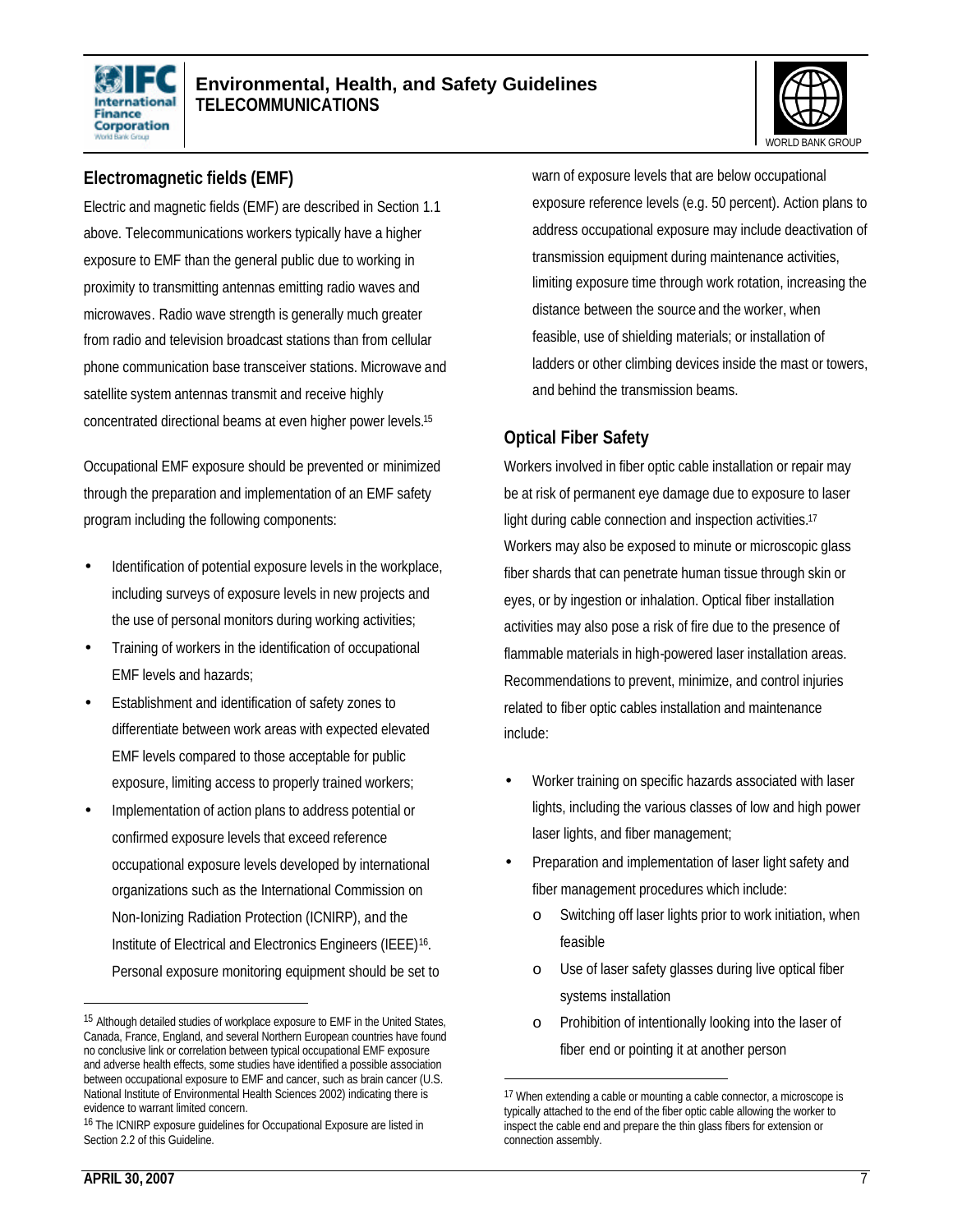



- o Restricting access to the work area, placing warning signs and labeling of areas with potential for exposure to laser radiation, and providing adequate background lighting to account for loss of visibility with the use of protective eyewear
- o Inspecting the work area for the presence of flammable materials prior to the installation of highpowered laser lights
- Implementation of a medical surveillance program with initial and periodic eye examinations;
- Avoiding exposure to fibers through use of protective clothing and separation of work and eating areas.

### **Elevated and Overhead Work**

The assembly of towers and installation of antennae can pose a physical hazard to workers using lifts and elevated platforms and those located below due to the potential for falling objects. Recommended management strategies include:

- The area around which elevated work is taking place should be barricaded to prevent unauthorized access. Working under other personnel should be avoided;
- Hoisting and lifting equipment should be rated and maintained and operators trained in their use. Elevating platforms should be maintained and operated according to established safety procedures that include such aspects as equipment and use of fall protection measures (e.g. railings), movement of location only when the lift is in a retracted position, repair by qualified individuals, and the use of effective locks to avoid unauthorized use by untrained individuals;
- Ladders should be used according to pre-established safety procedures including proper placement, climbing, standing, and the use of extensions.

#### **Fall Protection**

Workers may be exposed to occupational hazards when working at elevation during construction, maintenance, and operation activities. Prevention and control measures for working at height include:

- Implementation of a fall protection program that includes training in climbing techniques and use of fall protection measures; inspection, maintenance, and replacement of fall protection equipment; and rescue of fall-arrested workers, among others;
- Establishment of criteria for use of 100 percent fall protection (typically when working over 2 meters (m) above the working surface, but sometimes extended to 7m, depending on the activity). The fall protection system should be appropriate for the tower structure and necessary movements, including ascent, descent, and moving from point to point;
- Installation of fixtures on tower components to facilitate the use of fall protection systems;
- Provision of an adequate work-positioning device system for workers. Connectors on positioning systems should be compatible with the tower components to which they are attached;
- Safety belts should be of not less than 16 millimeters (mm) (5/8 inch) two-in-one nylon or material of equivalent strength. Rope safety belts should be replaced before signs of aging or fraying of fibers become evident;
- When operating power tools at height, workers should use a second (backup) safety strap.

#### **Confined spaces**

The type of confined spaces encountered in telecommunications projects varies, but may include underground fixed line infrastructure co-located with other underground infrastructure in urban areas. Telecommunications facility operators should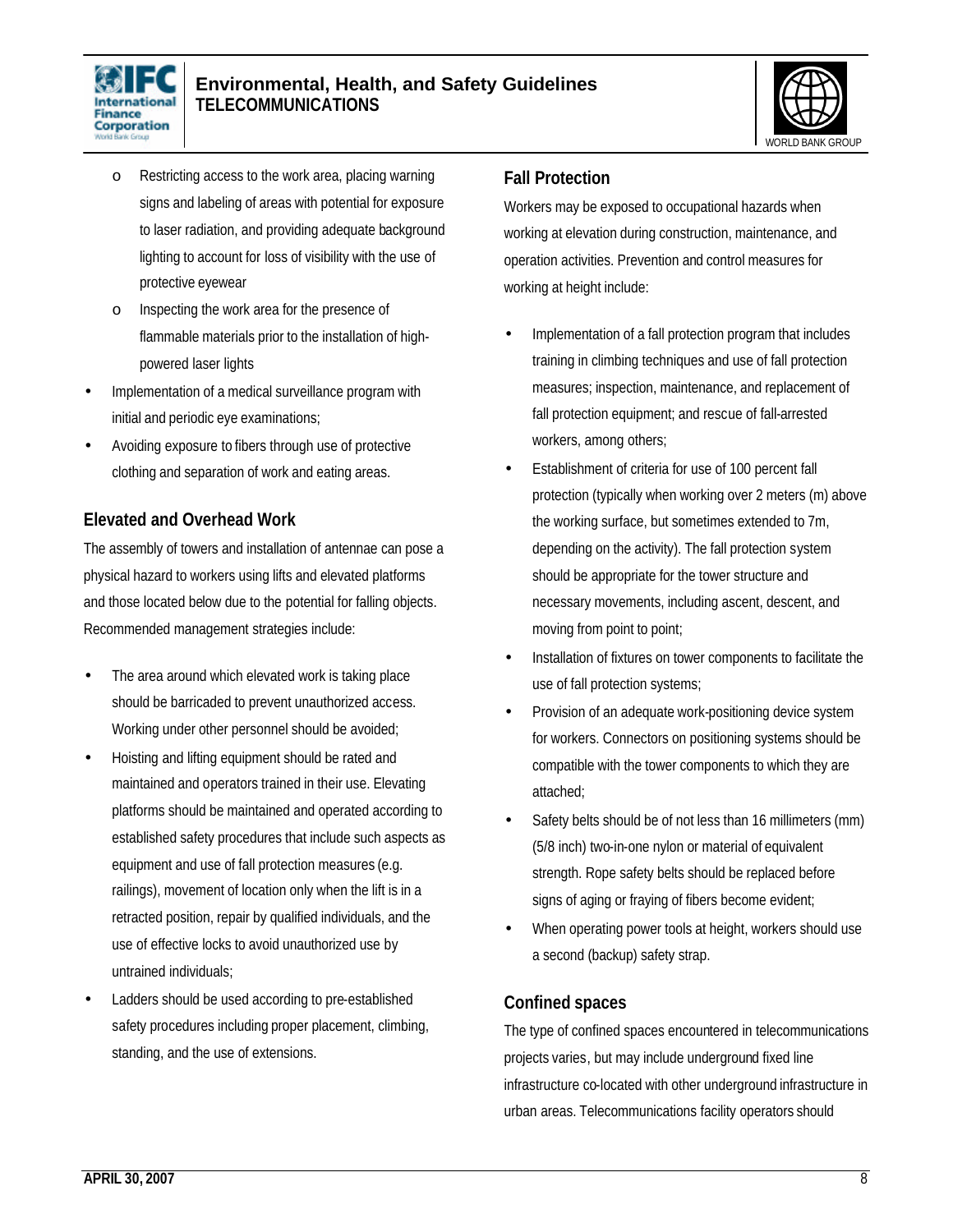



develop and implement confined space entry procedures as described the **General EHS Guidelines**.

### **Motor vehicle safety**

The geographically dispersed nature of the infrastructure of some telecommunications operators may require the frequent use of ground transportation for maintenance activities. Under these circumstances, companies should prepare and implement motor vehicle safety programs to protect the safety of its workers and the communities in which they operate. Specific recommendations for motor vehicle safety are provided in the **General EHS Guidelines**.

# **1.3 Community Health and Safety**

Examples of community health and safety issues identified during the construction phase include exposure to construction vehicles and transports, and exposure to dust, noise and vibrations caused by constructions works. These hazards are common to most typical construction sites and are described in detail, along with measures for their prevention and control, in the **General EHS Guidelines**.

Operational phase occupational hazards associated with telecommunications projects include:

- Structural and site access issues
- Aircraft navigation safety
- Driver safety and cellular phones

### **Structural and site access issues**

Communities may be exposed to structural safety issues in the event of structural failure of masts or towers. These same sites may also attract unauthorized persons interested in climbing these structures, also representing a risk to their safety. Recommendations to manage site safety issues include:

- Design and installation of tower structures and components according to good international industry practice18, taking into account the potential frequency and magnitude of natural hazards;
- Erection of fences in combination with other institutional controls and management approaches, such as the posting of signs forbidding entry and placement of guards to protect the premises surrounding the site;
- Equipping masts or towers with anti-climbing devices to preclude unauthorized climbing.

# **Aircraft navigation safety**

Antenna towers, if located near an airport or known flight paths, can impact aircraft safety directly through collision or indirectly through radar interference. Aircraft collision impacts can be mitigated by:

- Avoiding the siting of towers close to airports and outside of known flight path envelopes;
- Consultation with regulatory air traffic authorities prior to installation, in accordance with air traffic safety regulations.

# **Driver Safety and Cellular Phones**

Telecommunications companies who provide cellular phone service have little or no influence over the safe use of these devises by their clients. However, to the extent feasible, companies should promote the safe use of cellular telephones through such methods as customer information campaigns which may include distribution of information at the time of customer service sign-up or by mail with billing information, or through public advertising campaigns.

<sup>&</sup>lt;u>.</u> 18 For example, the Structural Standards for Steel Antenna Towers and Antenna Supporting Structures (ANSI/TIA 222-G-2005) of the Telecommunications Industry Association (http://www.tiaonline.org/index.cfm)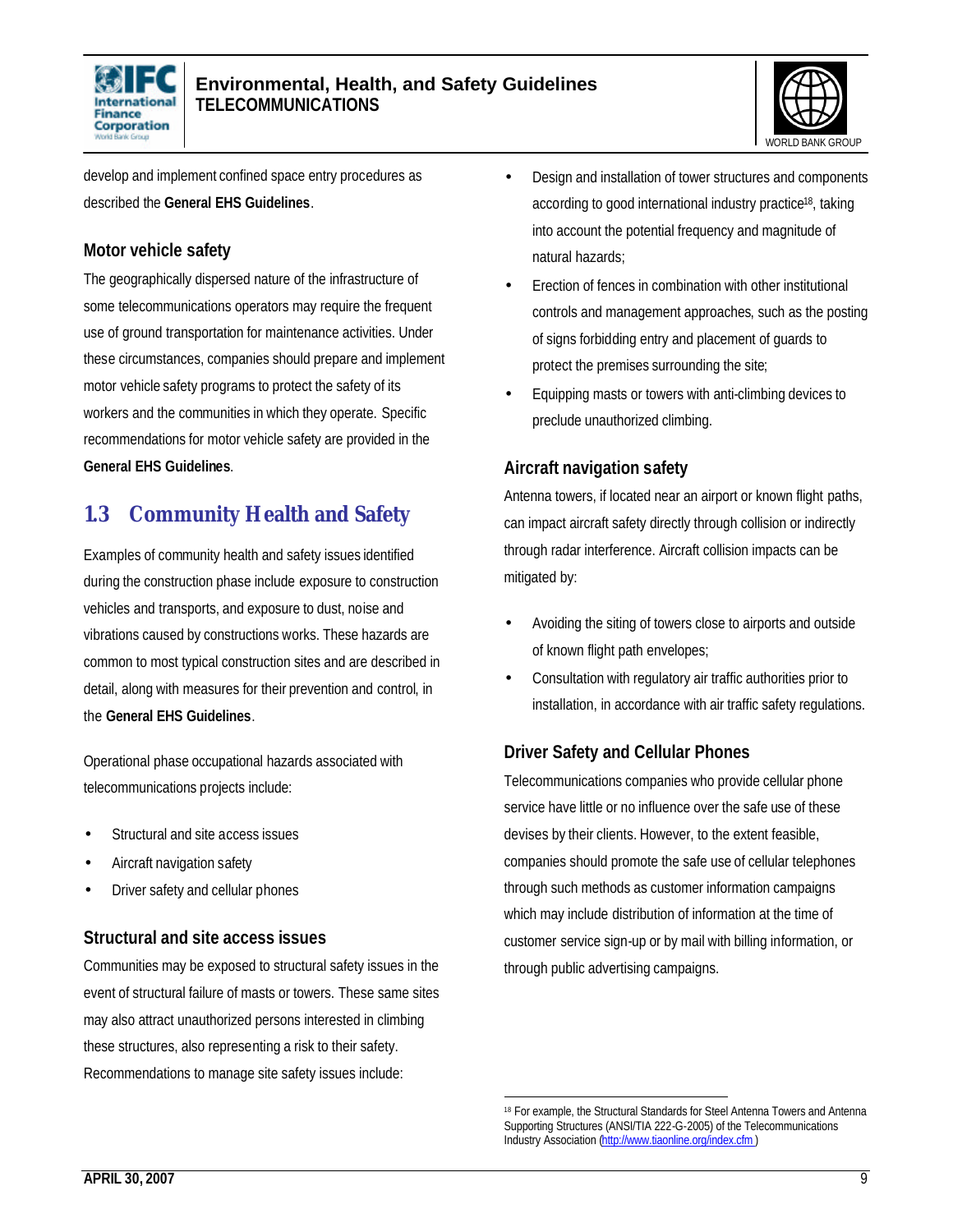



# **2.0 Performance Indicators and Monitoring**

### **2.1 Environment**

#### **Emissions and Effluent Guidelines**

Telecommunications activities do not typically give rise to significant air emissions or effluents. Instead, site operations should apply the principles and guidelines described above and in the **General EHS Guidelines,** especially with regards to emissions or effluents during construction operations or from administrative and maintenance facilities. Table 1 lists exposure limits for general public exposure to electric and magnetic fields published by the International Commission on Non-Ionizing Radiation Protection (ICNIRP).

Combustion source emissions guidelines associated with steam- and power-generation activities from sources with a capacity equal to or lower than 50 MWth are addressed in the **General EHS Guidelines** with larger power source emissions addressed in the **EHS Guidelines for Thermal Power**. Guidance on ambient considerations based on the total load of emissions is provided in the **General EHS Guidelines**.

| Table 1. ICNIRP exposure guidelines for<br>general <i>public</i> exposure to electric and<br>magnetic fields. |                      |                          |  |
|---------------------------------------------------------------------------------------------------------------|----------------------|--------------------------|--|
| Frequency                                                                                                     | Electric Field (v/m) | Magnetic Field $(\mu T)$ |  |
| $3 - 150$ kHz                                                                                                 | 87                   | 6.25                     |  |
| $10 - 400$ MHz                                                                                                | 28                   | 0.092                    |  |
| $2 - 300$ GHz                                                                                                 | 61                   | 0.20                     |  |

# **Environmental Monitoring**

Environmental monitoring programs for this sector should be implemented to address all activities that have been identified to have potentially significant impacts on the environment during

normal operations and upset conditions. Environmental monitoring activities should be based on direct or indirect indicators of emissions, effluents, and resource use applicable to the particular project. Monitoring frequency should be sufficient to provide representative data for the parameter being monitored. Monitoring should be conducted by trained individuals following monitoring and record-keeping procedures and using properly calibrated and maintained equipment. Monitoring data should be analyzed and reviewed at regular intervals and compared with the operating standards so that any necessary corrective actions can be taken.

# **2.2 Occupational Health and Safety**

# **Occupational Health and Safety Guidelines**

Occupational health and safety performance should be evaluated against internationally published exposure guidelines, of which examples include the Threshold Limit Value (TLV®) occupational exposure guidelines and Biological Exposure Indices (BEIs®) published by American Conference of Governmental Industrial Hygienists (ACGIH),19 the Pocket Guide to Chemical Hazards published by the United States National Institute for Occupational Health and Safety (NIOSH),<sup>20</sup> Permissible Exposure Limits (PELs) published by the Occupational Safety and Health Administration of the United States (OSHA),<sup>21</sup> Indicative Occupational Exposure Limit Values published by European Union member states,<sup>22</sup> or other similar sources.

Additional indicators specifically applicable to telecommunications activities include the ICNIRP exposure limits for occupational exposure to electric and magnetic fields listed in Table 2.

<sup>1</sup> <sup>19</sup> Available at: http://www.acgih.org/TLV/ and http://www.acgih.org/store/

<sup>20</sup> Available at: http://www.cdc.gov/niosh/npg/

<sup>21</sup> Available at:

http://www.osha.gov/pls/oshaweb/owadisp.show\_document?p\_table=STANDAR DS&p\_id=9992

<sup>22</sup> Available at: http://europe.osha.eu.int/good\_practice/risks/ds/oel/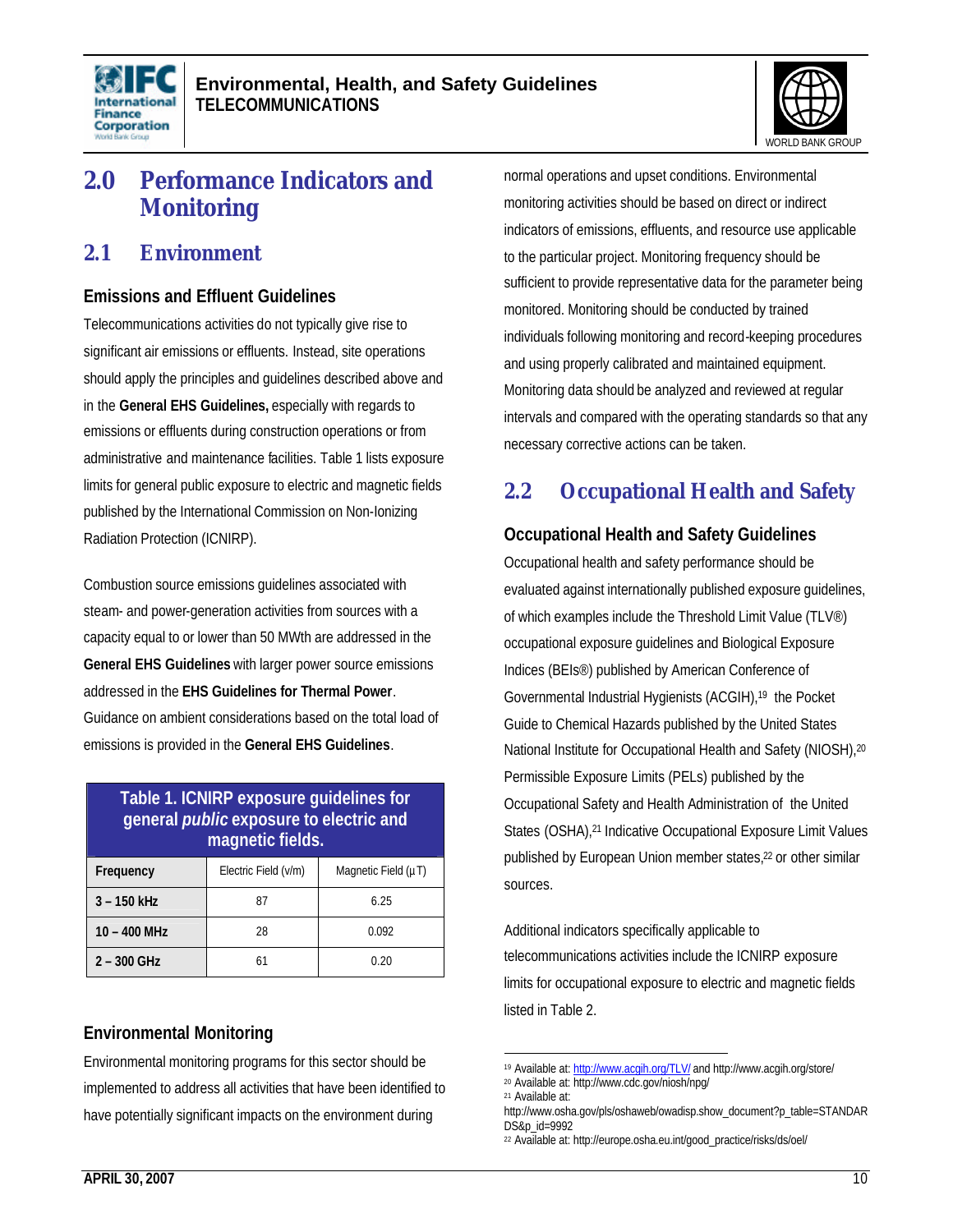



| Table 2. ICNIRP exposure guidelines for<br>occupational exposure to electric and<br>magnetic fields. |                      |                          |
|------------------------------------------------------------------------------------------------------|----------------------|--------------------------|
| Frequency                                                                                            | Electric Field (v/m) | Magnetic Field $(\mu T)$ |
| $0.82 - 65$ kHz                                                                                      | 610                  | 30.7                     |
| $10 - 400$ MHz                                                                                       | 61                   | 0.2                      |
| $2 - 300$ GHz                                                                                        | 137                  | 0.45                     |

### **Accident and Fatality Rates**

Projects should try to reduce the number of accidents among project workers (whether directly employed or subcontracted) to a rate of zero, especially accidents that could result in lost work time, different levels of disability, or even fatalities. Facility rates may be benchmarked against the performance of facilities in this sector in developed countries through consultation with published sources (e.g. US Bureau of Labor Statistics and UK Health and Safety Executive)<sup>23</sup>.

#### **Occupational Health and Safety Monitoring**

The working environment should be occupational hazards relevant to the specific project. Monitoring should be designed and implemented by accredited professionals<sup>24</sup> as part of an occupational health and safety monitoring program. Facilities should also maintain a record of occupational accidents and diseases and dangerous occurrences and accidents. Additional guidance on occupational health and safety monitoring programs is provided in the **General EHS Guidelines**.

 $\overline{a}$ <sup>23</sup> Available at: http://www.bls.gov/iif/ and

http://www.hse.gov.uk/statistics/index.htm

<sup>24</sup> Accredited professionals may include Certified Industrial Hygienists, Registered Occupational Hygienists, or Certified Safety Professionals or their equivalent.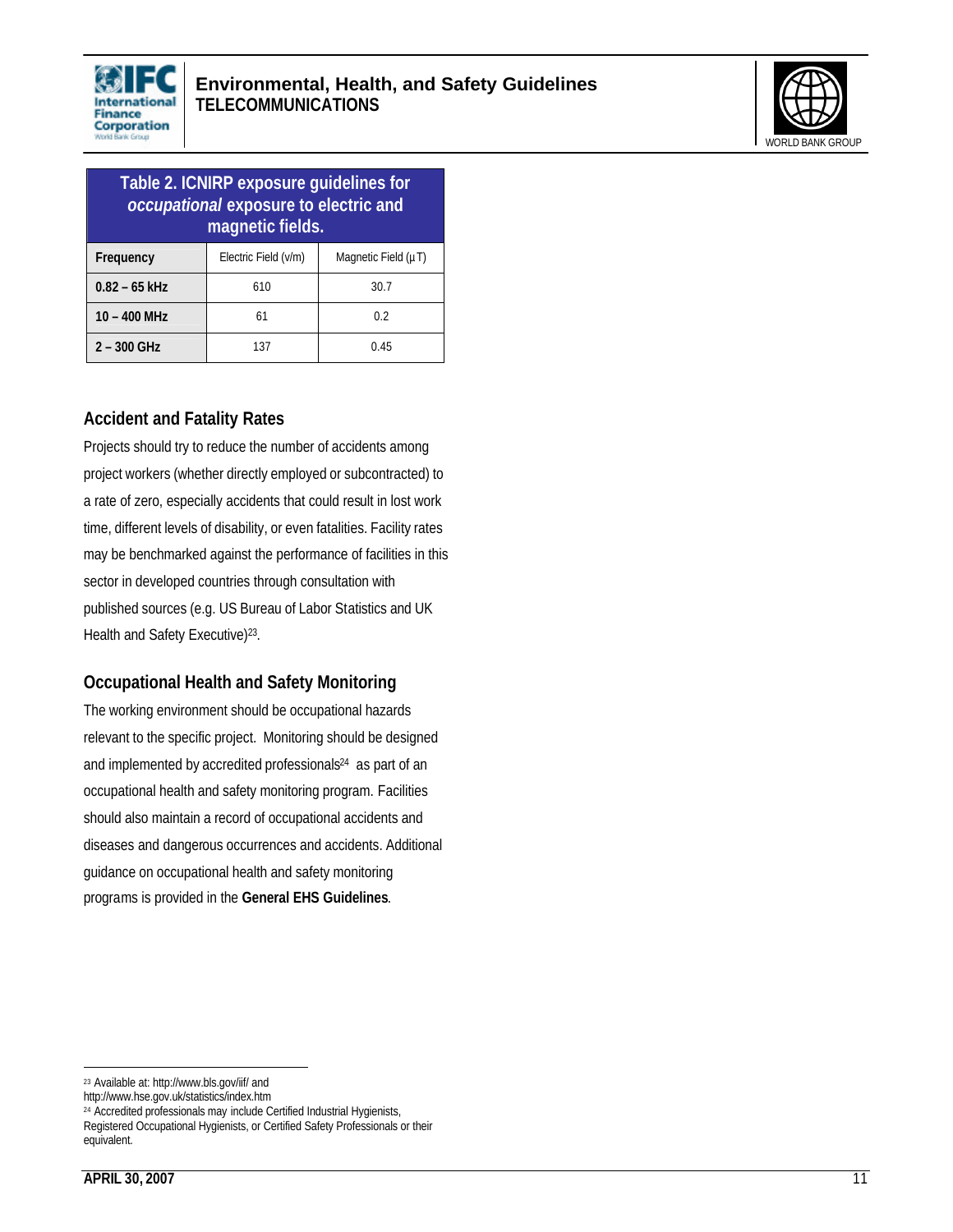



# **3.0 References and Additional Sources**

Clark, J.R. 2000. Service Guidance on the Siting, Construction, Operation, and Decommissioning of Communication Towers. Personal communication from Clark (Director, US Department of Interior Fish and Wildlife Service, Washington, DC) to Regional Directors (US Fish and Wildlife Service). Available at http://www.fws.gov/migratorybirds/issues/towers/comtow.html

European Parliament and Council of the European Union. Directive 2004/40/EC of the European parliament and Of the Council on the minimum heath and safety requirements regarding the exposure of workers to the risks arising from physical agents (electromagnetic fields). 18th individual Directive within the meaning of Article 16(1) of Directive 89/391/ECC. Available at http://europa.eu.int/eur-

lex/pri/en/oj/dat/2004/l\_184/l\_18420040524en00010009.pdf

European Union. 2003a. Directive 2002/95/EC of the European Parliament and of the Council of 27 January 2003 on the restriction of the use of certain hazardous substances in electrical and electronic equipment. Available at http://ec.europa.eu/environment/waste/weee\_index.htm

EU. 2003b. Directive 2002/96/EC of the European Parliament and of the Council of 27 January 2003 on waste electrical and electronic equipment (WEEE) - Joint declaration of the European Parliament, the Council and the Commission relating to Article 9. Available at http://ec.europa.eu/environment/waste/weee\_index.htm

International Agency for Research on Cancer of the World Health Organization (WHO). 2002. IARC Monographs on the Evaluation of Carcinogenic Risks to Humans. Volume 80. Non-Ionizing Radiation, Part 1: Static and Extremely Low-Frequency (ELF) Electric and Magnetic Fields. Summary of Data Reported and Evaluation. Lyon, France: IARC. Available at http://monographs.iarc.fr/ENG/Monographs/vol80/volume80.pdf

International Commission on Non-Ionizing Radiation Protection (ICNIRP). 2003. Exposure to Static and Low Frequency Electromagnetic Fields, Biological Effects and Health Consequences (0-100 kHz). Review of the Scientific Evidence and Health Consequences. Bernhardt, J.H., Matthes, R., McKinlay, A., Vecchia, P., Veyret, B. (eds.). ICNIRP.

ICNIRP. 2001. Review of the Epidemiologic Literature on EMF and Health. Environmental Perspectives 109 (Supp 6): 911-934. Available at http://www.icnirp.de/documents/EPIreview1.pdf

ICNIRP. 1998. Guidelines for Limiting Exposure to Time-Varying Electric, Magnetic, and Electromagnetic Fields (up to 300 GHz), Health Physics Vol. 74, No 4, pp 494-522. Available at http://www.icnirp.de/documents/emfgdl.pdf

ICNIRP. 1996. Health Issues Related to the Use of Hand-Held Radiotelephones and Base Transmitters, Health Physics, Vol. 70, No.4, pp 587-593.

Institute of Electronics and Electrical Engineers. 2005. Standard C95.1-2005: IEEE Standard for Safety Levels with Respect to Human Exposure to Radio Frequency Electromagnetic Fields, 3kHz to 300GHz. Piscataway, NJ: IEEE.

London, S.J., et al. 1994. Exposure to Magnetic Fields Among Electrical Workers in Relation to Leukemia Risk in Los Angeles County. American Journal of Industrial Medicine. l994:26.p.47-60.

Manville, A.M., II. 2005. Bird Strikes and Electrocutions at Power Lines, Communication Towers, and Wind Turbines: State of the Art and State of the Science – Next Steps Toward Mitigation. Bird Conservation Implementation in the Americas: Proceedings 3rd International Partners in Flight Conference 2002. C.J. Ralph and T.D. Rich, eds. United States Department of Agriculture (USDA)

Forest Service, GTR-PSW-191. Albany, CA: USDA. Available at http://www.fs.fed.us/psw/publications/documents/psw\_gtr191/Asilomar/pdfs/105 1-1064.pdf

United Kingdom (UK) Health and Safety Executive (HSE). http://www.hse.gov.uk/statistics/index.htm

UK National Radiological Protection Board (NRPB) (now the Radiation Protection Division of the Health Protection Agency). Advisory Group on Non-Ionising Radiation (AGNIR). 2001. ELF Electromagnetic Fields and the Risk of Cancer: Report of an Advisory Group on Non-Ionising Radiation. Didcot, UK: NRPD.

United States Department of Labor, Bureau of Labor Statistics (US BLS). 2004, Census of Fatal Occupational Injuries (CFOI), Annual data from CFOI, Industry by event or exposure, 2004. Washington, DC: US BLS.

US BLS. 2004. Workplace injuries and illnesses in 2004, Incidence rate and number of nonfatal occupational injuries by selected industries in 2004. Washington, DC: US BLS.

US Department of Labor Occupational Safety and Health Administration (OSHA). Regulations (Standards – 29CFR) 1910.268 - Telecommunications. Washington, DC: OSHA. Available at http://www.osha.gov/pls/oshaweb/owadisp.show\_document?p\_table=STANDAR DS&p\_id=9867

US National Institute of Environmental Health Sciences (NIEHS) and National Institutes of Health (NIH). 2002. EMF Questions and Answers. Electric and Magnetic Fields Associated with Use of Electric Power. Available at http://www.niehs.nih.gov/emfrapid/booklet/emf2002.pdf

NIEHS. 1999. Health Effects from Exposure to Power-Line Frequency Electric and Magnetic Fields. NIM Publication No. 99-4493. Research Triangle Park, NC: NIEHS.

WHO. 2006. International EMF Project. Model Legislation for Electromagnetic Fields Protection. Geneva: WHO. Available at http://www.who.int/pehemf/standards/EMF\_model\_legislation%5b1%5d.pdf

WHO. 2005. Fact sheet No 296. Electromagnetic Fields and Public Health: Electromagnetic Hypersensitivity. Geneva: WHO. Available at http://www.who.int/mediacentre/factsheets/fs296/en/

WHO. 2004. Workshop on Electrical Hypersensitivity. Workshop Summary, Working Group Meeting Report, Rapporteur's Report. Prague, Czech Republic, October 25-27.

WHO. 2002. Statement WHO/01, 23 January 2002, Clarification of mooted relationship between mobile telephone base stations and cancer. Geneva: WHO. Available at

http://www.who.int/mediacentre/news/statements/statementemf/en/index.html

WHO. 2000. Fact sheet No 193. Electromagnetic Fields and Public Health: Mobile Telephones and their Base Stations. Geneva: WHO. Available at http://www.who.int/mediacentre/factsheets/fs193/en/

WHO. What are electromagnetic fields? Geneva: WHO. Available at http://www.who.int/peh-emf/about/WhatisEMF/en/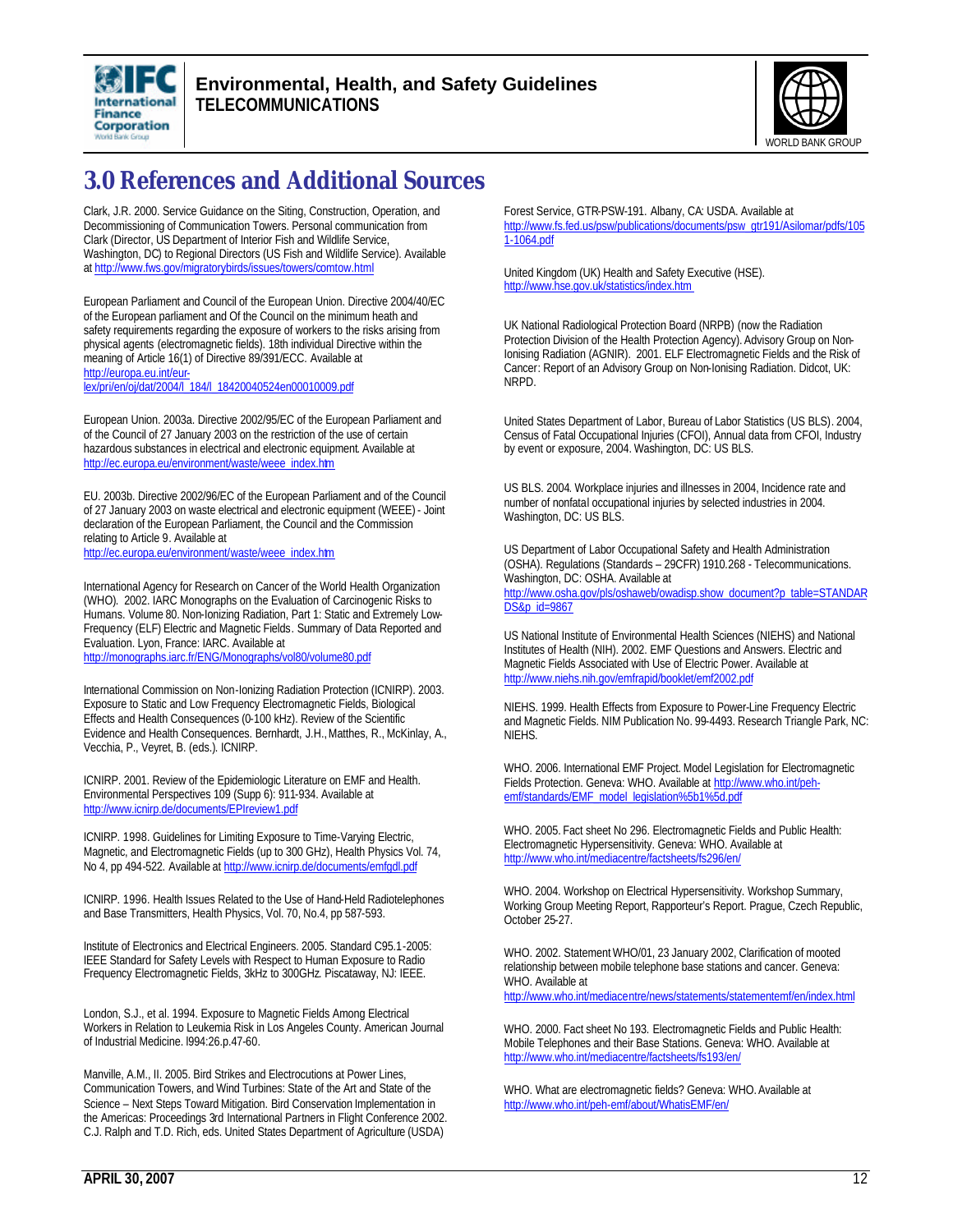



# **Annex A: General Description of Industry Activities**

#### **Telecommunication Systems**

Telecommunication is the common description for technology enabling two-way communication between parties located at distances from each other. Telecommunication also comprises one-way communication technology such as television and radio broadcasting.

#### **Wire line Systems**

Telecommunication systems may be of wire line or wireless types. Wire line sites in general consist of a base station and switches connected to a network of telecommunication cable lines either installed as air cables or as ground-based cables installed in trenches. The cables may be of copper, or in recent years, fiber optical cable that enhances the communication speed and capacity of the system. A wire line system may be used for a fixed telephone system or for broadband and internet systems purposes. A wire line system is often used as a backbone system for wireless systems to provide high capacity and redundant traffic security in communication between the main switches of such a system.

### **Wireless Systems**

Wireless systems, or cellular systems, are typically designed in the same way as wire line systems. However, the actual transmission of telecommunication signals is managed through Radio Frequency (RF) energy. A typical cellular telecommunication network consists of a number of base stations. Each base station is designed to serve a geographical area of network coverage and may be referred to as a cell in the total telecommunication network. The size of such a cell is dependent on the type of telecommunication system and the installed equipment. For example, the Global System for Mobile communications (GSM) system transmits on a lower frequency, 900-1500 Mega hertz (MHz) in comparison to the 3G system which transmits on a frequency in the range of 1500-2000 MHz.

A lower frequency, as for the GSM system, generally provides the telecommunication system antennas with a wider coverage thus requiring fewer base stations compared to a system transmitting at a higher frequency. However, the high frequency and the shorter wavelengths of a denser network provide a higher capacity for data transmission which is one of the benefits of the new 3G system.

In order to achieve best possible coverage and microwave link transmission conditions, antennas are typically mounted on rooftops, masts, or other similar high structures. The heights at which the antennas are mounted vary from 15-90 meters depending on the topography of the terrain and on the radio signal coverage requirements in the area. To achieve the best coverage these antennas emit RF beams which are very narrow in the vertical direction, but very wide in the horizontal direction. The vertical direction and ground coverage is achieved by tilting the antennas forward a few degrees. The RF fields decrease rapidly when moving away from the antennas.

The signal transmission, or voice and data traffic, of a cellular telecommunication system may be divided into two parts. One is the communication between the base stations. Instead of the wire line system using copper or fiber optic cables, microwave link antennas are used as means of transmission. One base station is linked to the next by a microwave link creating a microwave-linked network enabling all base stations to communicate with each other and the major switches.

The signal transmission to the system end user, the person using the system to place a telephone call, is managed by RF antennas. The antennas communicate with the cellular handset by RF energy and the telecom equipment installed in the base station relay the call to switches located in the network and thereafter the call is rerouted to the recipient. To be able to locate the recipient of a cellular call the telecommunication